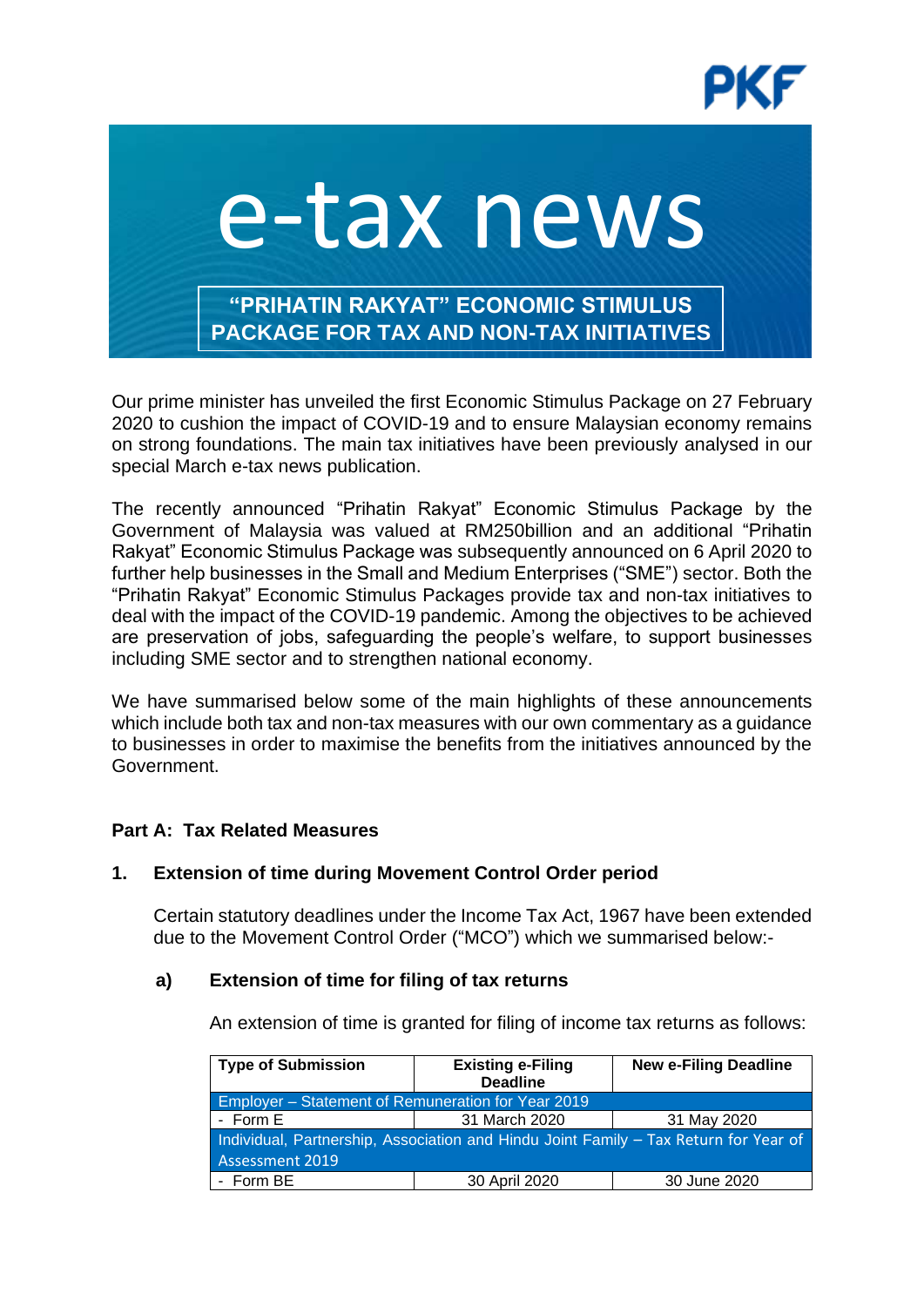

| - Form B                                                                              | 30 June 2020                | 31 August 2020            |  |
|---------------------------------------------------------------------------------------|-----------------------------|---------------------------|--|
| Form P                                                                                |                             |                           |  |
| - Form BT                                                                             | 30 April 2020               | 30 June 2020              |  |
| - Form M                                                                              | (with no business income)   | (with no business income) |  |
| - Form MT                                                                             |                             |                           |  |
| - Form TF                                                                             | 30 June 2020                | 31 August 2020            |  |
| - Form TP                                                                             | (with business income)      | (with business income)    |  |
| - Form TJ                                                                             |                             |                           |  |
| Companies, Corporations, Limited Liability Partnership ("LLP"), Trust Bodies - Tax    |                             |                           |  |
| Return for Year of Assessment 2019 (for the financial year end from 31 July 2019 till |                             |                           |  |
| 30 November 2019)                                                                     |                             |                           |  |
| - Form C                                                                              |                             |                           |  |
| - Form CS                                                                             | within seven (7) months     | 2 months grace period     |  |
| - Form PT                                                                             | from the date following the | from the statutory due    |  |
| - Form TA                                                                             | close of the accounting     | date of submission        |  |
| - Form TC                                                                             | period.                     |                           |  |
| - Form TR                                                                             |                             |                           |  |
| Form TN                                                                               |                             |                           |  |

## Editor's Comment:

Under the existing concession, the Inland Revenue Board ("IRB") has extended the statutory filing deadlines for e-filing cases for a further one (1) month. Due to the MCO, the IRB has announced a two (2) months extension for those income tax returns which the due dates fall between 31 March 2020 to 30 June 2020 and the extended dates also apply to the payment of any tax due. Please note that the above extension of deadline does not apply to e-filing cases for companies with financial year ended on 31 December 2019 of which the filing deadline remains on 31 July 2020 with a concession of one (1) month extension deadline to 31 August 2020.

Businesses that affected by this MCO can take advantage of this extended deadlines on the settlement of their tax due in order to ease their cash flow position which has been seriously affected by this MCO. However, those businesses expecting a tax refund from their over payment of tax may wish to expedite the completion of their income tax returns for early submission to the IRB regardless of the above extension of time in order to obtain the tax refund of the overpayment promptly. Businesses are advised to revisit their financial position for the financial year 2019 in order to adopt the right approach that will ease their financial position.

## **b) Extension of due date for submission of tax estimate forms / documents to the IRB**

The due date for submission of the following tax estimate forms / documents have been extended to 30 April 2020 as follows: -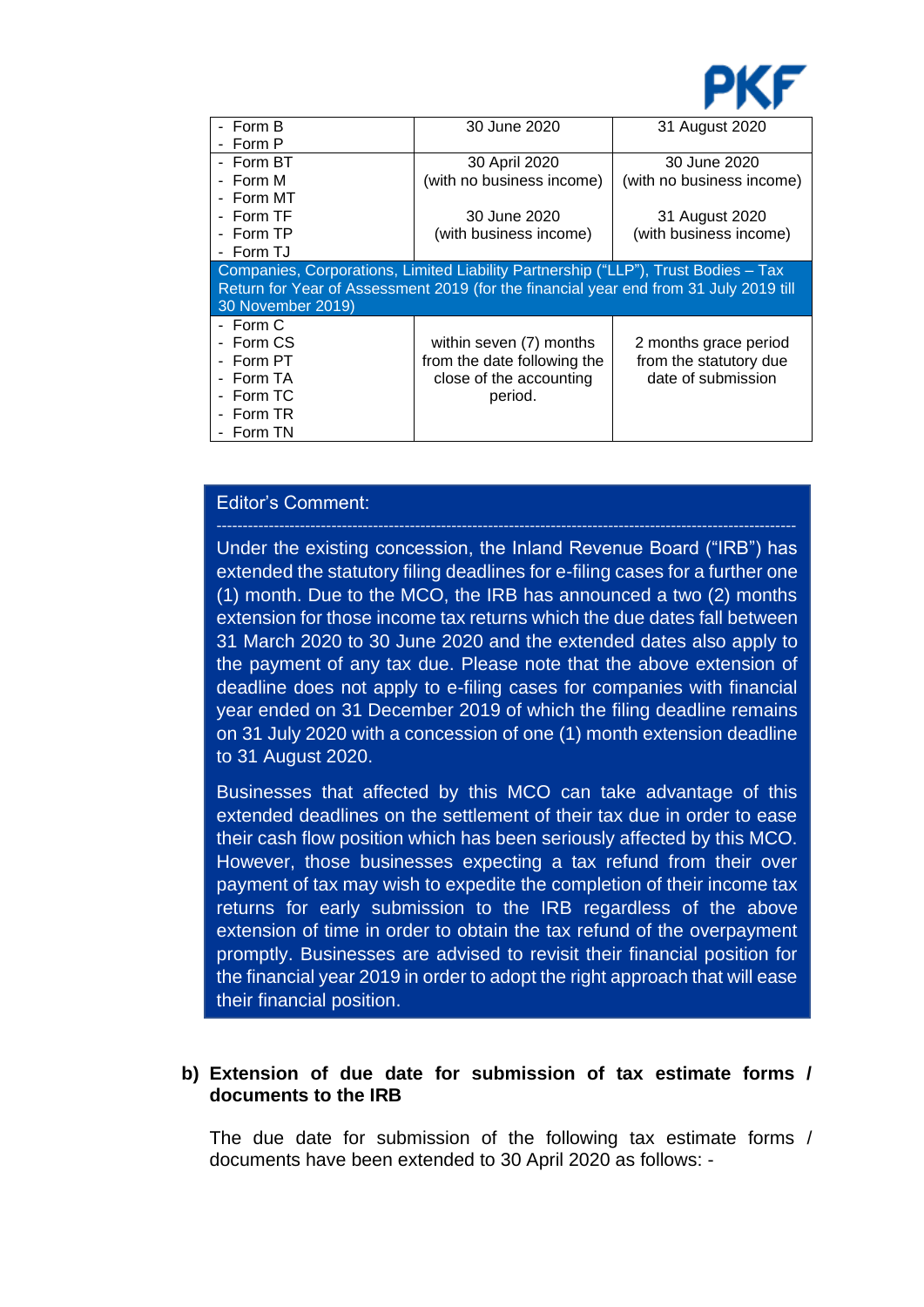

| Type of form / document                             | <b>Existing Filing Deadline</b>      | <b>New Filing Deadline</b> |
|-----------------------------------------------------|--------------------------------------|----------------------------|
| CP204 for tax estimate                              | 18 March 2020 up to<br>14 April 2020 |                            |
| CP204A for the 6th (Sept                            | 31 March 2020                        |                            |
| year-end) and 9th month<br>(June year-end) revision |                                      |                            |
| CP204B for notification of                          | 18 March 2020 up to                  |                            |
| change of basis period                              | 14 April 2020                        |                            |
| Submission of revised tax                           | 15 April 2020                        |                            |
| estimate in the 3 <sup>rd</sup> month               | (for company's basis                 |                            |
| instalment in 2020                                  | period from 1.1.2020 to              |                            |
|                                                     | 31.12.2020)                          | 30 April 2020              |
| Submission of tax audit /                           | 18 March 2020 up to                  |                            |
| investigation documents or                          | 29 April 2020                        |                            |
| replied to IRB's letters                            |                                      |                            |
| Submission of data for                              | 15 April 2020                        |                            |
| monthly tax deduction for                           |                                      |                            |
| March 2020 ("PCB")                                  |                                      |                            |
| Submission                                          | 18 March 2020 up to                  |                            |
| of Notice of Appeal to the                          | 14 April 2020                        |                            |
| Special Commissioners of                            | (required to file Form N to          |                            |
| Income Tax ("SCIT")                                 | apply for extension of time          |                            |
| ["Form Q"]                                          | for appeal by stated the             |                            |
|                                                     | reason due to                        |                            |
|                                                     | <i>implementation of MCO)</i>        |                            |

## Editor's Comment:

The IRB has extended the submission deadlines for  $6<sup>th</sup>$  month tax estimate revision for financial year ended 30 September 2020 and 9<sup>th</sup> month tax estimate revision for financial year ended 30 June 2020 for another one (1) month from 31 March 2020 to 30 April 2020. As such, companies with the above financial years may wish to relook at their financial position or projection by incorporating the impact of MCO into their projected results and a revision of the tax estimate is made to the IRB accordingly in order to ease their cash flow position for the next few months.

However, it is important to note that the revision made of the tax estimate must be a close estimation of the final tax payable in order to avoid a 10% underestimation penalty charges resulting from the 30% difference between the actual tax payable and the revised estimate tax for that YA.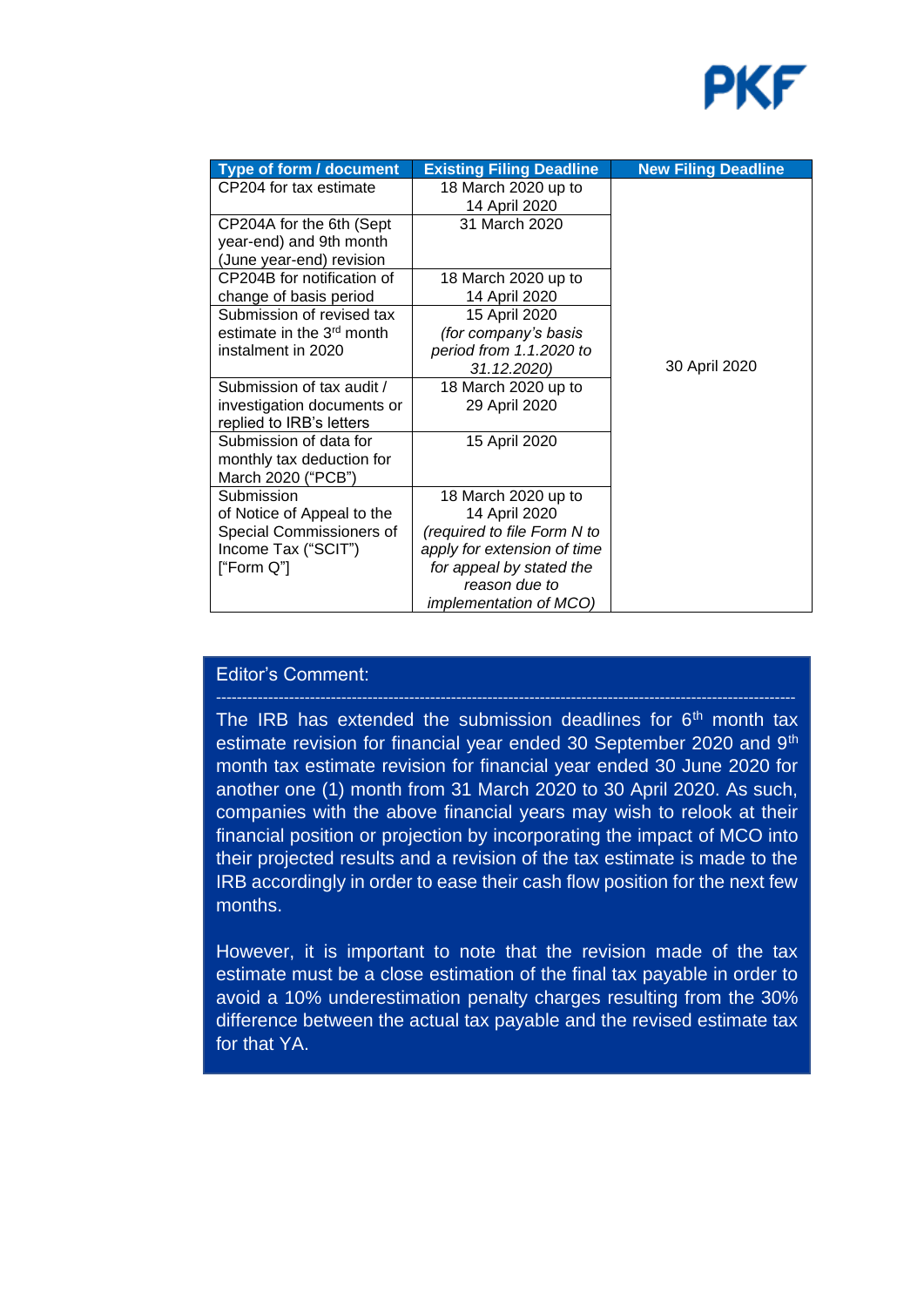

## **c) Extension for payment**

| Type of payment                | <b>Penalty for</b><br>late payment | <b>Existing Payment</b><br><b>Deadline</b> | <b>New Payment</b><br><b>Deadline</b> |
|--------------------------------|------------------------------------|--------------------------------------------|---------------------------------------|
| CP204 tax payments             | 10%                                | 15 April 2020                              |                                       |
| PCB / CP38 payment             | Upon                               | 15 April 2020                              |                                       |
| for March 2020                 | conviction,                        |                                            |                                       |
| remuneration                   | <b>RM200 to</b>                    |                                            |                                       |
|                                | RM20,000, or                       |                                            |                                       |
|                                | six(6)                             |                                            | 30 April 2020                         |
|                                | imprisonment                       |                                            |                                       |
|                                | or both                            |                                            |                                       |
| Compound payment for           | Not applicable                     | 18 March 2020 up to                        |                                       |
| <b>PCB</b>                     |                                    | 14 April 2020                              |                                       |
| 1 <sup>st</sup> instalment for | 10%                                | 31 March 2020                              |                                       |
| CP500                          |                                    |                                            |                                       |
| 2 <sup>nd</sup> instalment for | 10%                                | 31 May 2020                                | 30 June 2020                          |
| CP500                          |                                    |                                            |                                       |
| Withholding tax                | 10% on                             | 18 March 2020 up to                        | 15 April 2020                         |
| payment                        | withholding                        | 14 April 2020                              | until 30 April                        |
|                                | tax                                |                                            | 2020                                  |

The due date for payment has been summarised as follows: -

## Editor's Comment:

The IRB has clarified that tax penalty for late payment of tax (all types of income taxes) which should be paid during the period between 18 March 2020 to 14 April 2020 will not be imposed if the payment is made by taxpayer on or before 30 April 2020.

## **2. Deferment of monthly tax instalments for Small and Medium Enterprises**

A deferment of payment of monthly tax instalment for three (3) months is given to SME starting from 1 April 2020.

With effective from year of assessment ("YA") 2020, SME is defined as:

- a company resident and incorporated in Malaysia which has a paid-up capital in respect of ordinary shares of two million five hundred thousand ringgit (RM2.5million) and less at the beginning of the basis period; and
- gross income from source or sources consisting of a business not exceeding fifty million ringgit (RM50million) for the basis period for that year of assessment.

On top of the above, additional conditions as below must be be complied in order to be eligible as SME: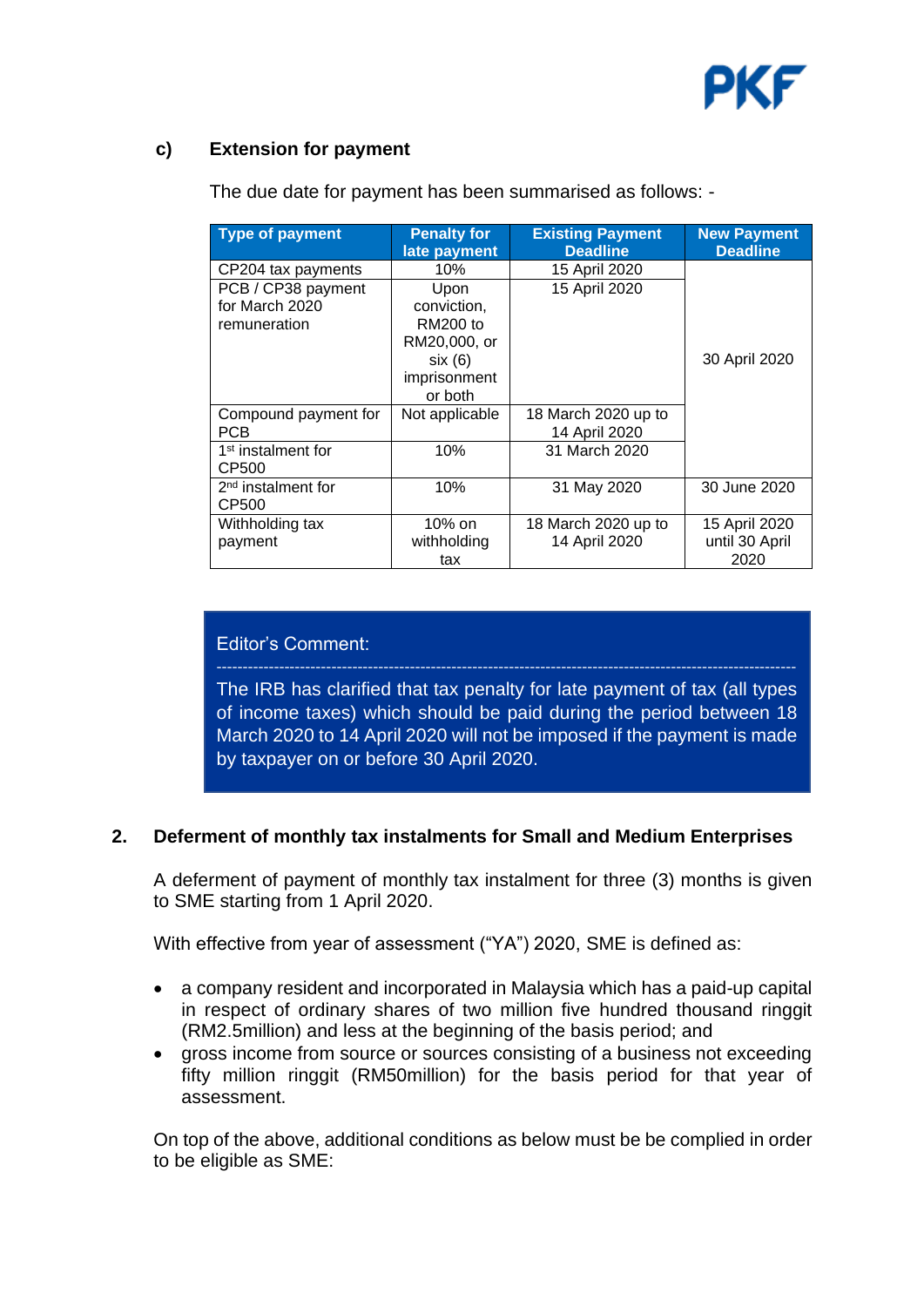

- not more than fifty percent (50%) in respect of ordinary shares of the SME company is directly or indirectly owned by a related company;
- not more than fifty percent (50%) in respect of ordinary shares of the related company is directly or indirectly owned by the SME company; or
- not more than fifty percent (50%) in respect of ordinary shares of the SME company and the related company is directly or indirectly owned by another company.

"Related company" means a company which has a paid-up capital in respect of ordinary shares of more than two million and five hundred thousand ringgit (RM2.5million) at the beginning of the basis period for a year of assessment.

The following is an example to illustrate how to determine the SME status at the beginning of the basis period for YA 2020:



| <b>Name of company</b> | <b>Shareholding</b>                                | <b>Paid-up ordinary</b><br>share capital at the<br>beginning of basis<br>period | <b>Gross income</b><br>from business<br><b>sources</b> |
|------------------------|----------------------------------------------------|---------------------------------------------------------------------------------|--------------------------------------------------------|
| Delight Sdn. Bhd.      | Owns 100%<br>shareholding in all 3<br>subsidiaries | RM0.3million                                                                    | RM50million and                                        |
| Sunshine Sdn. Bhd.     |                                                    | RM3million                                                                      | below for each                                         |
| Bright Sdn. Bhd.       |                                                    | RM1.5million                                                                    | Company                                                |
| Brilliant Sdn. Bhd.    |                                                    | RM2million                                                                      |                                                        |

Based on the above group structure, all the companies in the group does not qualified to be a SME as Sunshine Sdn Bhd's paid-up share capital is three million ringgit (RM3million) which is more than two million five hundred thousand ringgit (RM2.5million) at the beginning of the basis period for YA 2020.

As per the clarification provided by the IRB, the above deferment is given automatically without any prior approval from the IRB based on the record in the IRB's database. The IRB has further clarified that no payment is required for the deferred instalment and any balance of tax liability is to be paid upon submission of tax return to the IRB.

Now, SME and Non-SME companies with the following financial years end are given the following options to ease their cash flow position: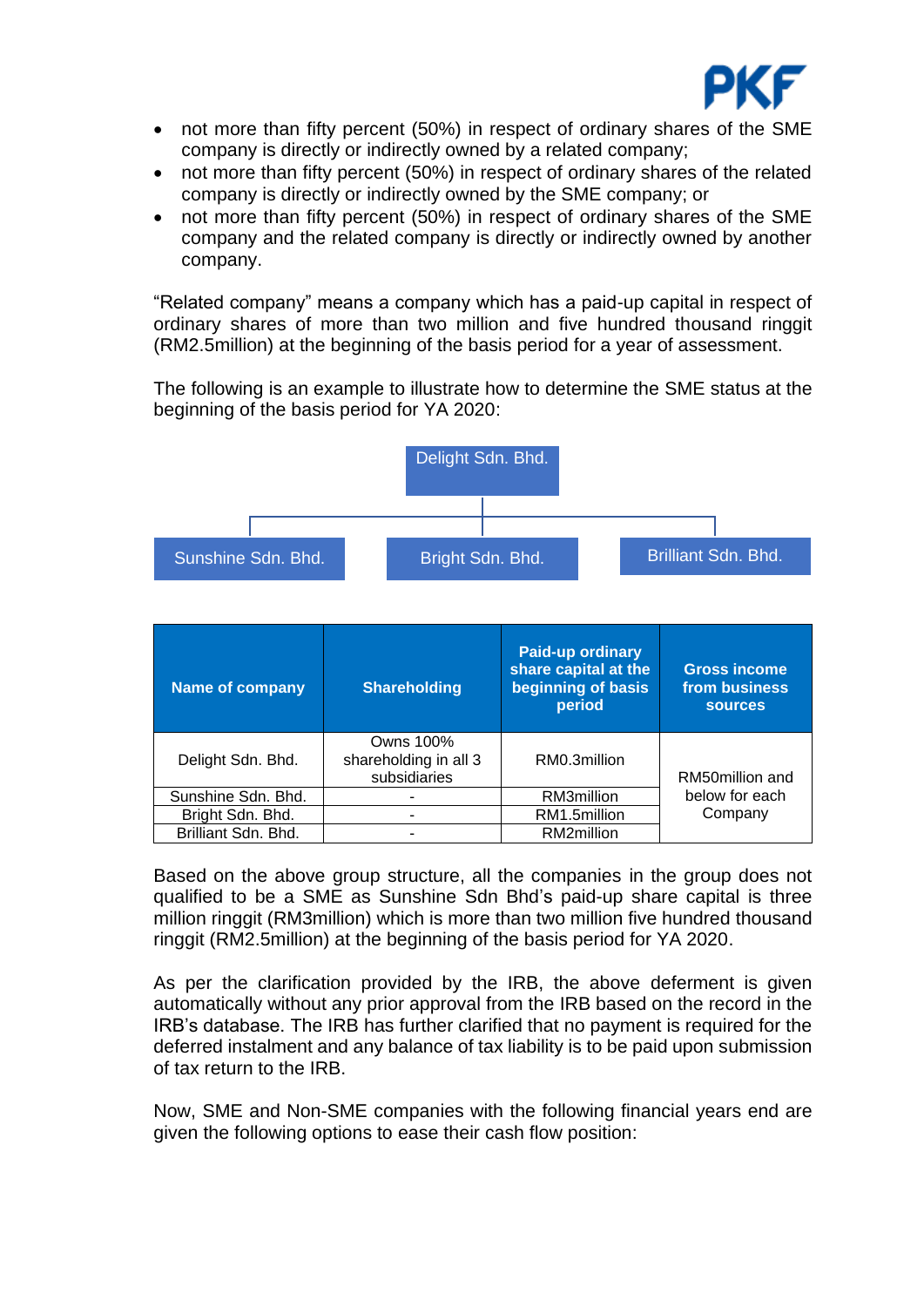

| <b>Financial</b><br>year end | <b>Option 1</b><br><b>Deferment of</b><br>monthly tax<br><b>instalment</b><br>for SME | <b>Option 2</b><br><b>Extended deadline</b><br>for revision of<br>monthly tax<br>instalment for SME<br>and Non-SME | <b>PKF's Commentary for</b><br><b>SME</b>                                                                                                                                                                                                                                                                                                                                                                                                                                                                                                                                                                                                                                                                                                                                                                                                                                                                                                                                                                           |
|------------------------------|---------------------------------------------------------------------------------------|--------------------------------------------------------------------------------------------------------------------|---------------------------------------------------------------------------------------------------------------------------------------------------------------------------------------------------------------------------------------------------------------------------------------------------------------------------------------------------------------------------------------------------------------------------------------------------------------------------------------------------------------------------------------------------------------------------------------------------------------------------------------------------------------------------------------------------------------------------------------------------------------------------------------------------------------------------------------------------------------------------------------------------------------------------------------------------------------------------------------------------------------------|
| 30 June<br>2020              | April 2020 to<br><b>June 2020</b>                                                     | Extended deadline for<br>9 <sup>th</sup> month revision to<br>30 April 2020                                        | If the SME decided to defer<br>its monthly tax instalments<br>for April 2020 to June 2002,<br>the SME is still required to<br>pay the final 12 <sup>th</sup> instalment<br>due on 15 July 2020.<br>However, if the SME can<br>accurately estimate its final<br>tax liability for YA 2020 by<br>preparing a provisional tax<br>computation that the final<br>tax is less than the total tax<br>instalment paid as at 31<br>March 2020, the SME may<br>choose to make a 9 <sup>th</sup> month<br>revision before 30 April<br>2020 provided that the SME<br>has not made the 9 <sup>th</sup> month<br>revision in the month of<br>March 2020. Otherwise, a<br>separate appeal is required<br>to be made to the IRB which<br>is subject to their approval.<br>is advisable that the<br>It<br>revised estimate in the 9 <sup>th</sup><br>month revision should be<br>accurately estimated<br>to<br>avoid the under-estimation<br>penalty if the actual tax<br>liability is more than 30% of<br>the revised tax estimate. |
| 30<br>September<br>2020      | April 2020 to<br><b>June 2020</b>                                                     | Extended deadline for<br>6 <sup>th</sup> month revision to<br>30 April 2020                                        | A SME may opt for the<br>deferment of its monthly tax<br>instalment for three (3)<br>months for April 2020 to<br>June 2020 and thereafter to<br>9 <sup>th</sup><br>proceed to make a<br>month revision before 30<br>June 2020.<br>It is advisable that the<br>revised estimate in the 9 <sup>th</sup>                                                                                                                                                                                                                                                                                                                                                                                                                                                                                                                                                                                                                                                                                                               |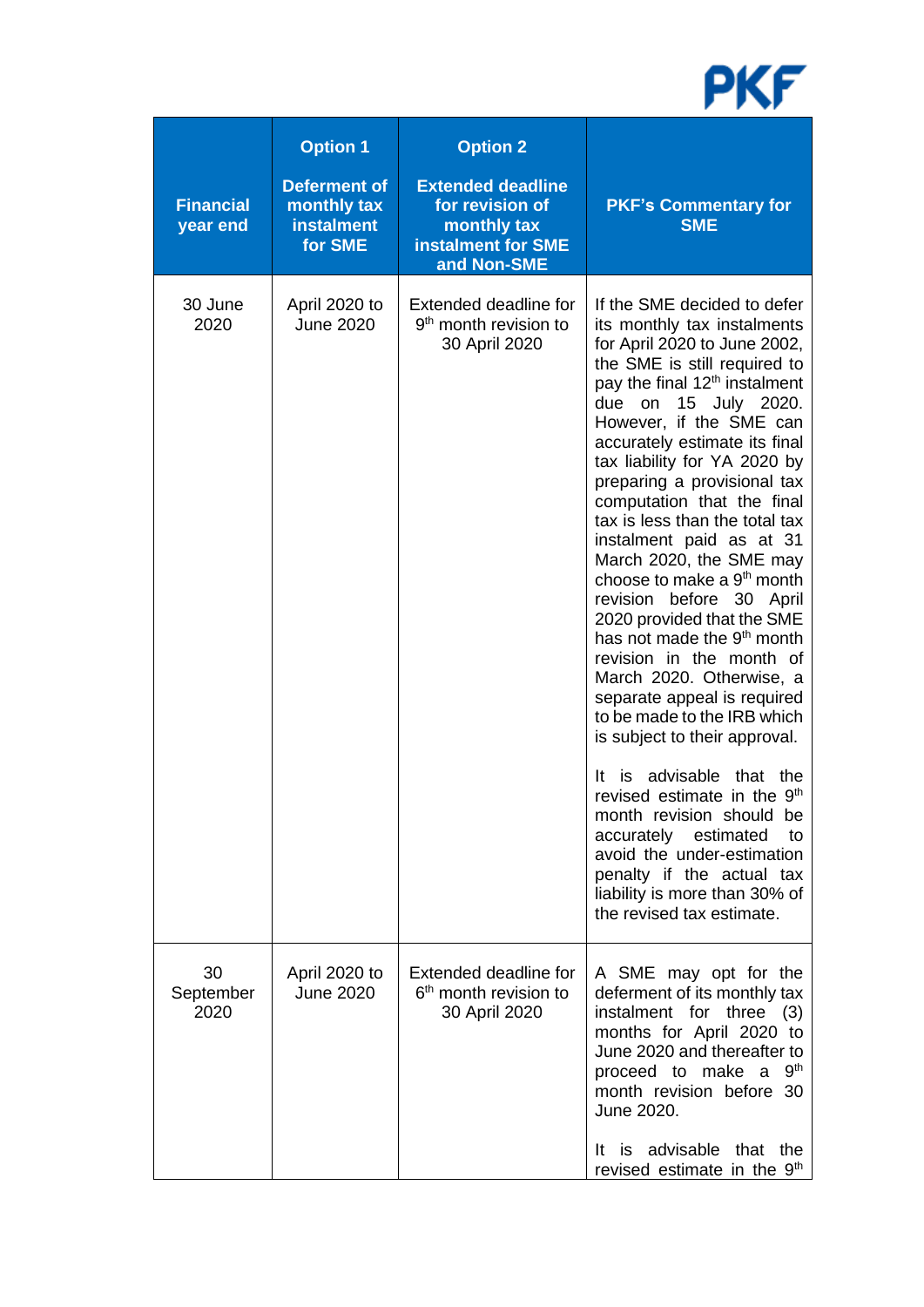

|                        |                                   |                                                                                                                                                                                                                 | month revision should be<br>accurately estimated<br>to<br>avoid the under-estimation<br>penalty if the actual tax<br>liability is more than 30% of<br>the revised tax estimate.                                                                                                                                                                                                                                                                                                                                                                                                                                                                                                             |
|------------------------|-----------------------------------|-----------------------------------------------------------------------------------------------------------------------------------------------------------------------------------------------------------------|---------------------------------------------------------------------------------------------------------------------------------------------------------------------------------------------------------------------------------------------------------------------------------------------------------------------------------------------------------------------------------------------------------------------------------------------------------------------------------------------------------------------------------------------------------------------------------------------------------------------------------------------------------------------------------------------|
| 31<br>December<br>2020 | April 2020 to<br><b>June 2020</b> | Earlier revision in the<br>4 <sup>th</sup> month before 30<br>April 2020<br>No extended deadline<br>given for $6th$ and $9th$<br>month revision due on<br>30 June 2020 and 30<br>September 2020<br>respectively | SME that have made a $4th$<br>month revision may revisit<br>its financial position in the<br>$6th$ month (June 2020) or /<br>and 9 <sup>th</sup> month (September<br>2020), and to make an<br>accurate revision of its tax<br>estimate in order to avoid<br>under-estimation<br>the<br>penalty if the actual tax<br>liability is more than 30% of<br>the revised tax estimate.<br>For SME that did not made<br>$a$ 4 <sup>th</sup> month revision may opt<br>to defer the monthly tax<br>instalment for April 2020 to<br>June 2020 and made an<br>accurate revision of its tax<br>estimate in the 6 <sup>th</sup> month<br>9 <sup>th</sup><br>(June 2020) and/or<br>month (September 2020). |

## Editor's Comment

As per the clarification provided by the IRB, the deferment of monthly tax instalment for SME is given automatically based on the IRB's database record. For your information, the latest IRB's database record is updated up to either YA 2018 or YA 2019 depending on the financial year end of the SME. As the deferment of monthly tax instalment for SME is related to YA 2020 and the latest IRB's database may not have the updated SME status for YA 2020, therefore the SME wish to enjoy the deferment of monthly tax instalment is required to examine its SME status based on the illustration given above at the beginning of basis period.

Non-SME companies with financial years ending on 30 April 2020 and 31 May  $2020$  where the 9<sup>th</sup> month revision have been lapsed may make a special appeal to the IRB if the cash flow position of these non-SME companies are affected by the MCO and having difficulty in fulfilling their remaining monthly tax instalments. For non-SME that falls outside the April 2020 and May 2020 years end are still eligible for the  $6<sup>th</sup>$  and / or  $9<sup>th</sup>$  month revision depending on their financial year end, and do inform us if our assistance is required for submitting the revised monthly tax instalment to the IRB.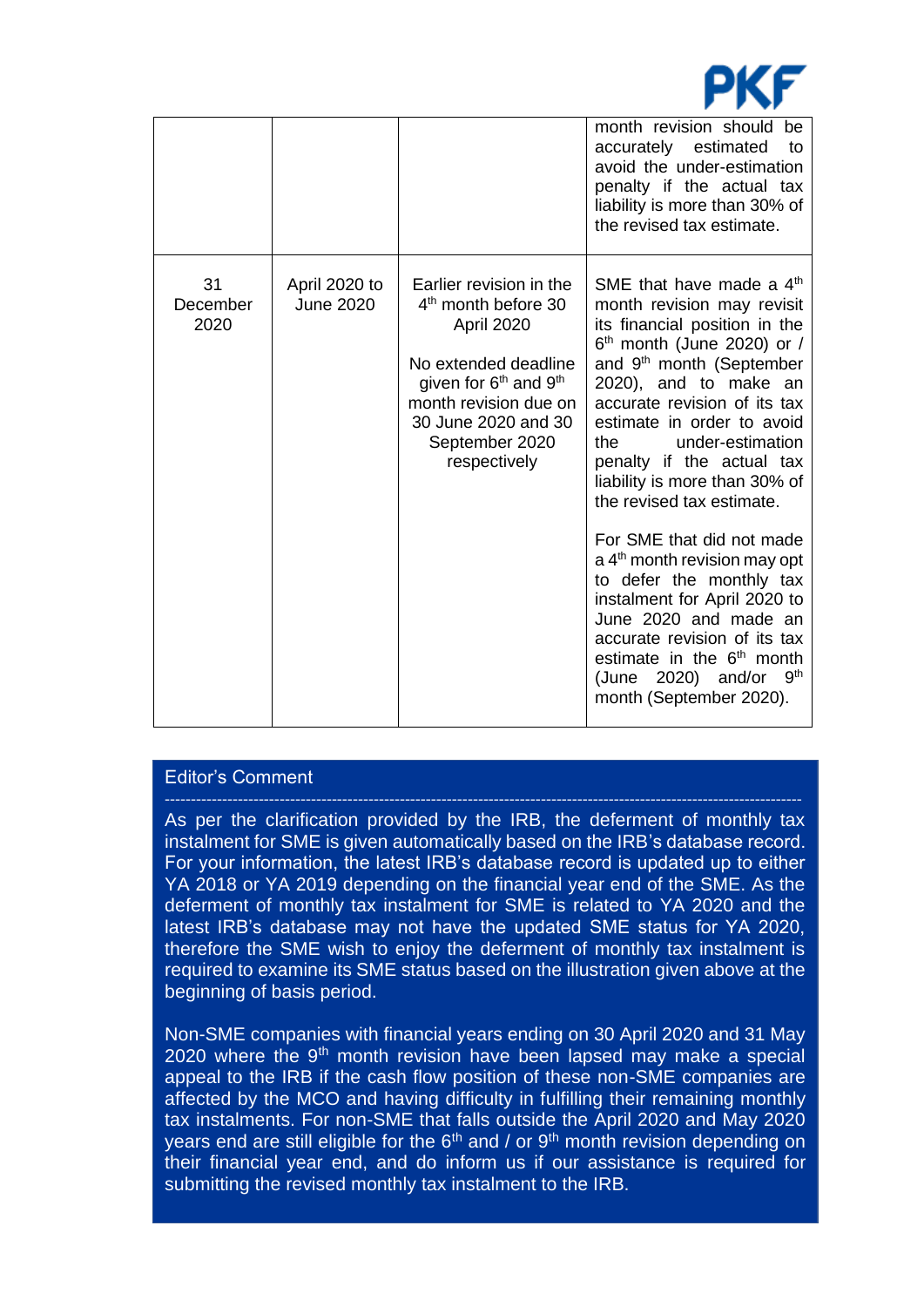

### **3. Exemption from withholding tax on withdrawal from Private Retirement Scheme**

Private Retirement Scheme ("PRS") contributors can now withdraw a maximum amount of one thousand five hundred ringgit (RM1,500) from their Account B for a period of nine (9) months from April 2020 without withholding tax penalty.

Under the current tax legislation, where an individual withdraws funds from a private retirement scheme (i.e. Account B) prior to the age of 55 years old, the withdrawal will be subject to withholding tax a rate of eight percent (8%).

However, no withholding tax will be imposed if the withdrawal is for the following reasons by the PRS contributors:

- permanent disability;
- serious disease:
- mental disability,
- death;
- leaving Malaysia permanently; or
- withdrawal for healthcare or housing where such withdrawals is in compliance with criteria as set out by the Securities Commission.

#### Editor's Comment

The lifting of the withholding tax on the PRS withdrawal may relieve Malaysian that are affected by the COVID-19 pandemic on their employment income or business, may now have an additional option for withdrawal from the PRS scheme without payment of tax to support their livelihood.

## **4. Tax deduction incentives for donation to COVID-19 Fund**

The Government welcomes the generosity of the "Rakyat", both individual and the corporate sector, in contributing and donating towards addressing the COVID-19 outbreak. The IRB has issued a media release on 26 March 2020 to announce that the tax deduction incentives will be given to those who made the contributions and donations in cash or in-kind that will be used to contain the spread of COVID-19 and to help the people affected by the outbreak as follows:-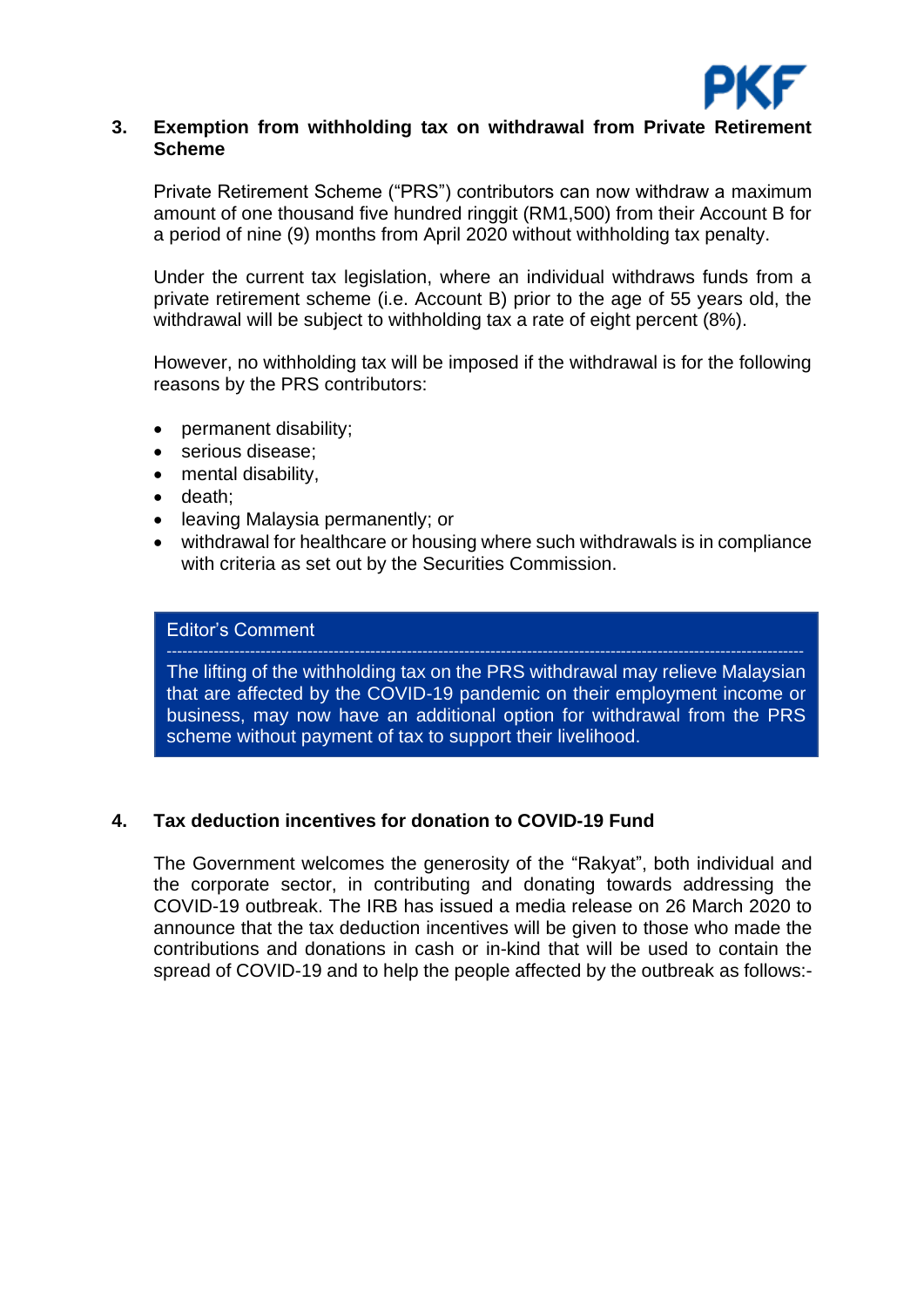

| Name of Fund                                                                            | <b>Type of</b><br><b>contributions</b><br>and donations | <b>Transaction records / supporting documents</b><br>used as reference when filing the Income Tax<br>Return Form (ITRF) and for review by the IRB                                                                                                                        |
|-----------------------------------------------------------------------------------------|---------------------------------------------------------|--------------------------------------------------------------------------------------------------------------------------------------------------------------------------------------------------------------------------------------------------------------------------|
| COVID-19 Fund<br>("Ministry of Health")                                                 | Equipment or<br>items                                   | original approval letter by the Ministry of<br>$\bullet$<br>Finance ("MOF")*;<br>official receipt or letter of acceptance from the<br>recipient body; and<br>letter of acknowledgment of service value or<br>project cost value from the relevant<br>government agencies |
|                                                                                         | Cash                                                    | official government receipts ("Kew.38");<br>$\bullet$<br>cash transfer slip via ATM;<br>cheque deposit machine slip;<br>deposit slip through bank counter;<br>online payment slip;<br>transfer slip via Interbank Giro ("IBG                                             |
| COVID-19 Fund<br>("National Disaster<br>Management, Prime<br>Minister's<br>Department") | Cash                                                    | Transfer");<br>Real Time Electronic Transfer Funds and<br>$\bullet$<br>Securities System ("RENTAS") receipt; and<br>telegraphic ("TT") receipt with advice of credit                                                                                                     |
| Approved institution /<br>organisation under<br>Section 44(6) of the<br>Act             | Cash                                                    | official receipts                                                                                                                                                                                                                                                        |

(\*) For donations in the form of equipment or items to contain the spread of COVID-19 outbreak, donors would need to obtain a receipt with an official stamp from the recipient according to the format to be issued by the MOF before submitting the application for tax deduction to the MOF.

Currently, cash donations made to the Government, a State Government and a local authority will be allowed for tax deduction against the aggregate income with no restriction for both company and individual whereas cash donations made to approved institution / organisation and contribution in kind to project of national interest approved by the MOF will be allowed for tax deduction against the aggregate income restricted to 10% for company and 7% for individual.

#### Editor's Comment

A full tax deduction will be given by the IRB for donation made to COVID 19 fund provided that the relevant supporting documents as highlighted above are maintained by the donor. In order to recoup the full tax deduction, businesses must ensure that there is sufficient aggregate income of the donor entity to be set off against the approved donation. In the event that there is insufficient aggregate income in the donor entity, part of the donation that cannot be set off against the aggregate income will result in a permanent loss to the donor entity.

Therefore, in the context of a group of companies, it is important to ascertain the financial position of the donor entity/entities or to share the donation between a few companies to ensure a full tax deduction can be claimed accordingly.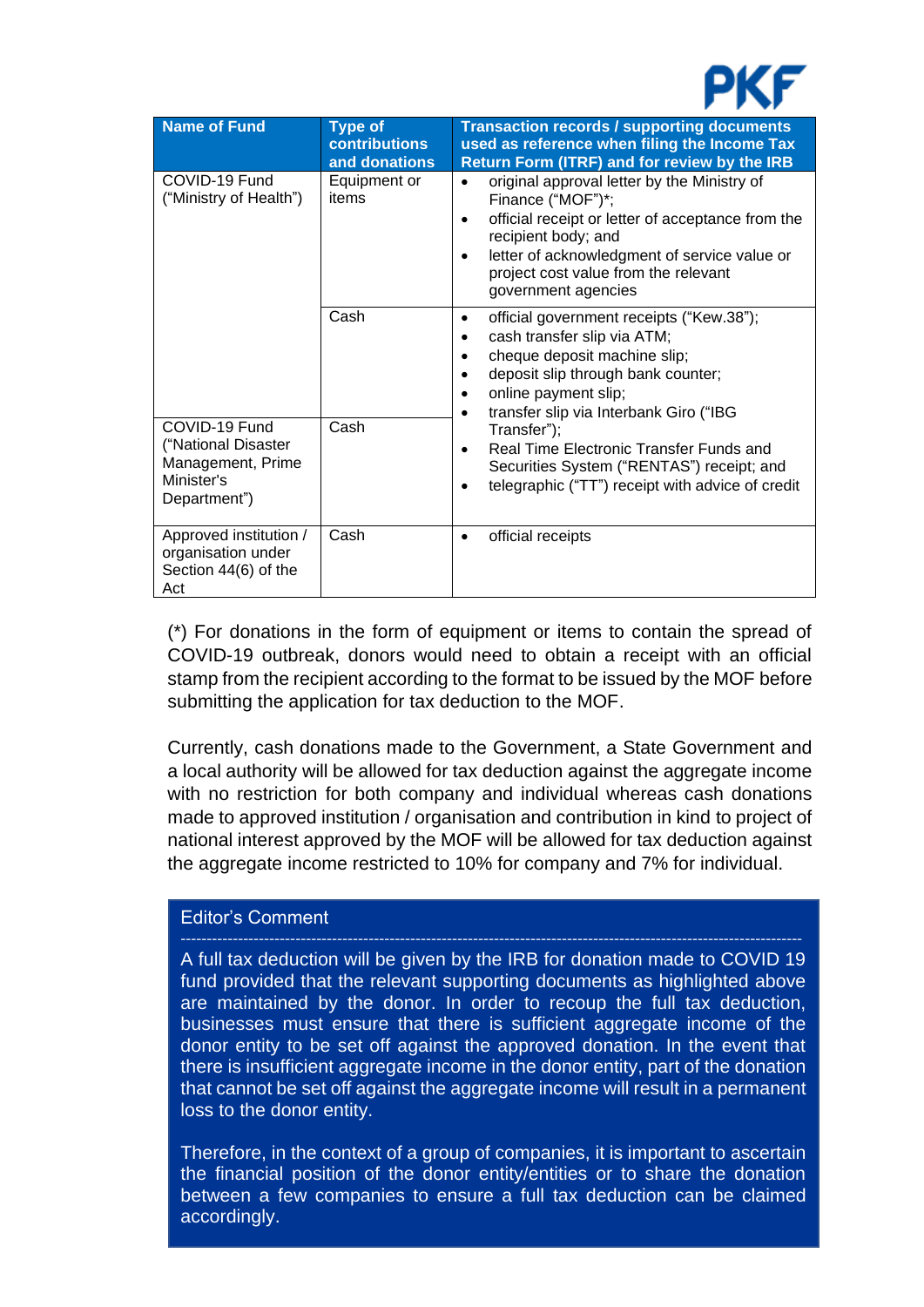

## **5. Additional deduction on reduction of rental to SME**

Based on the additional "Prihatin Rakyat" Economic Stimulus Package announced on 6 April 2020 by the Government of Malaysia which aimed especially at SME in a bid to soften the impact of the COVID-19 during the MCO period. It was proposed that private owners of building and business space who derived rental income from letting out their properties used by SME as business premise is given additional tax deduction on the amount of rental reduced during the period from April 2020 to June 2020. This additional tax deduction can be enjoyed by the properties' owners on the following conditions:

- the reduction is at least thirty percent (30%) of the rental; and
- the reduced rental should apply during the MCO period and three (3) months after the expiry of MCO period.

The additional deduction on rental is given in arriving at the adjusted income of the properties' owners.

Editor's Comment

The above incentive will only be eligible to waiver of rental to SME companies in accordance to the definition of SME under the Income Tax Act, 1967. Please refer to item 2 above on the definition of SME. It would be interesting to see whether the scope of the incentive will cover: 1) rental of land use for businesses, 2) rental space/store in a restaurant/public place and 3) other rentals of space. We hope that the IRB will expedite the issuance of the relevant clarification in order to ensure the above initiative achieving its intention as rental cost is one of the main costs of doing business besides labour costs.

#### **Part B: Non-Tax Related Measures**

#### **6. Employees Retention Initiatives**

The Government has introduced the Employment Retention Programme ("ERP") and Wage Subsidy Programme ("WSP") to help employers to retain their employees without having to retrench them in the current challenging period. The comparison between both programmes are as follows:-

| <b>Details</b>              | <b>Employment Retention</b><br>Programme ("ERP")                                                                                                                     | <b>Wage Subsidy Programme</b><br>("WSP")                                                                                                                               |
|-----------------------------|----------------------------------------------------------------------------------------------------------------------------------------------------------------------|------------------------------------------------------------------------------------------------------------------------------------------------------------------------|
| Definition and<br>objective | Financial assistance for employees<br>who have mutually agreed with their<br>employers to take no-pay leave<br>("NPL") due to economic impact of<br>COVID-19 crisis. | Financial assistance for <b>employers</b><br>who have affected by COVID-19<br>crisis to help them to continue the<br>business operation and retain their<br>employees. |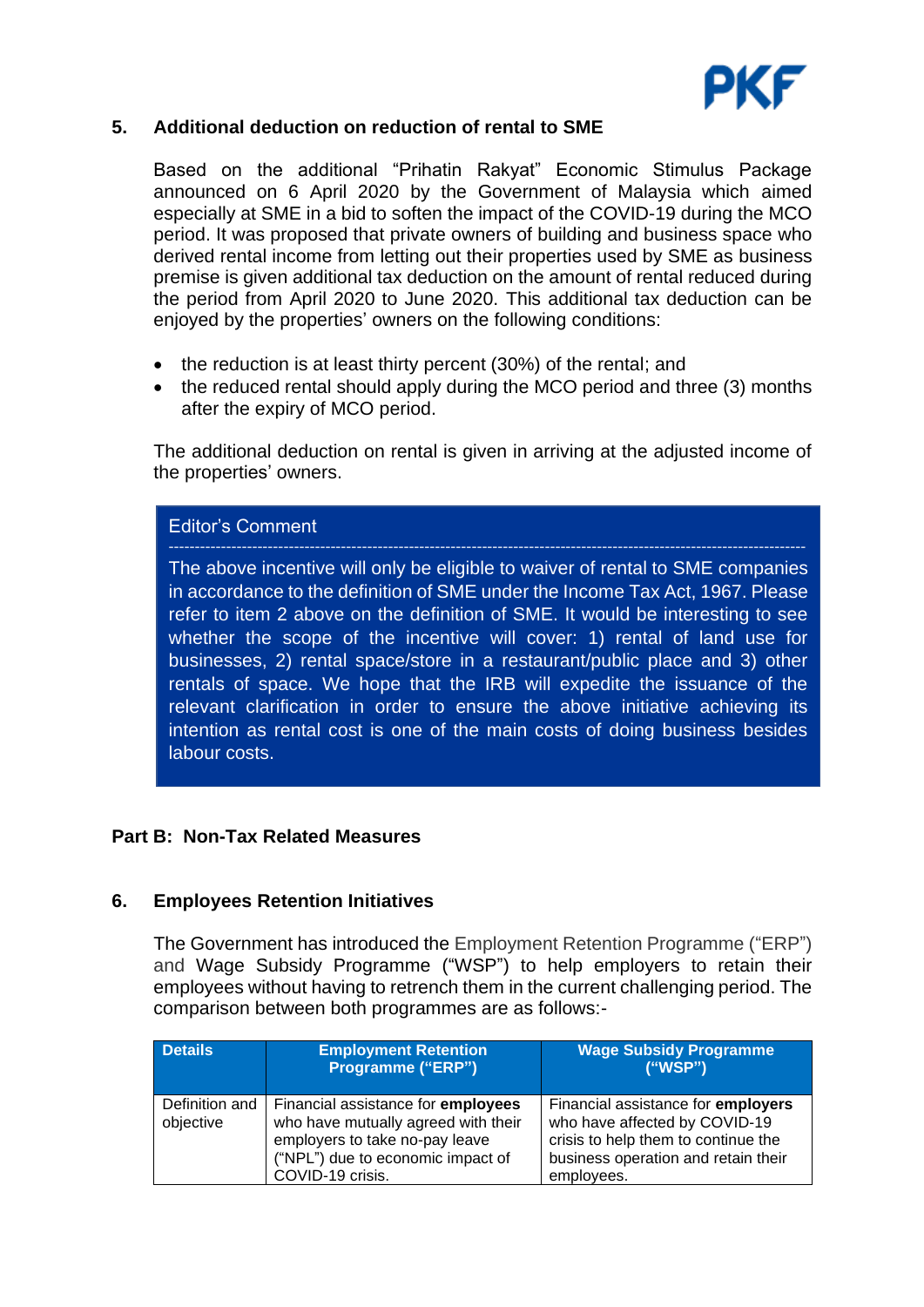

| Effective date                                   | 1 March 2020                                                                                                                                                                                                                                                                                                                                                                                                                                                                                                                                                                                                                                                                                                                                                       | 1 April 2020                                                                                                                                                                                                                                                                                                                                                                                                                                                                                                                                                                                                                                                                                                                                                                                                                                                                                                                                                                                                                                                                                                                                                                       |
|--------------------------------------------------|--------------------------------------------------------------------------------------------------------------------------------------------------------------------------------------------------------------------------------------------------------------------------------------------------------------------------------------------------------------------------------------------------------------------------------------------------------------------------------------------------------------------------------------------------------------------------------------------------------------------------------------------------------------------------------------------------------------------------------------------------------------------|------------------------------------------------------------------------------------------------------------------------------------------------------------------------------------------------------------------------------------------------------------------------------------------------------------------------------------------------------------------------------------------------------------------------------------------------------------------------------------------------------------------------------------------------------------------------------------------------------------------------------------------------------------------------------------------------------------------------------------------------------------------------------------------------------------------------------------------------------------------------------------------------------------------------------------------------------------------------------------------------------------------------------------------------------------------------------------------------------------------------------------------------------------------------------------|
| Who benefits                                     | Employee                                                                                                                                                                                                                                                                                                                                                                                                                                                                                                                                                                                                                                                                                                                                                           | Employer                                                                                                                                                                                                                                                                                                                                                                                                                                                                                                                                                                                                                                                                                                                                                                                                                                                                                                                                                                                                                                                                                                                                                                           |
| Amount and<br>period of<br>assistance            | RM600 per month per employee for<br>one (1) to six (6) months depending<br>on the NPL notice issued by<br>employers                                                                                                                                                                                                                                                                                                                                                                                                                                                                                                                                                                                                                                                | Category 1: RM1,200 per month per<br>employee for 3 months for company<br>with 75 employees and below.<br>Note: Condition on 50% decrease in<br>income or sales is not applicable.<br>Category 2: RM800 per month per                                                                                                                                                                                                                                                                                                                                                                                                                                                                                                                                                                                                                                                                                                                                                                                                                                                                                                                                                              |
|                                                  |                                                                                                                                                                                                                                                                                                                                                                                                                                                                                                                                                                                                                                                                                                                                                                    | employee for 3 months for company<br>with 76 to 200 employees.<br>Category 3: RM600 per month per                                                                                                                                                                                                                                                                                                                                                                                                                                                                                                                                                                                                                                                                                                                                                                                                                                                                                                                                                                                                                                                                                  |
|                                                  |                                                                                                                                                                                                                                                                                                                                                                                                                                                                                                                                                                                                                                                                                                                                                                    | employee for 3 months for company<br>with more than 200 employees<br>(limited to 200 employees).                                                                                                                                                                                                                                                                                                                                                                                                                                                                                                                                                                                                                                                                                                                                                                                                                                                                                                                                                                                                                                                                                   |
| Eligibility and<br>conditions for<br>application | Employees in the private sector<br>$\bullet$<br>including part-time workers who<br>have registered and are<br>contributing to the Employment<br>Insurance Scheme ("EIS").<br>Employees with monthly salaries<br>of RM4,000 and below.<br>Employees who are on NPL from<br>1 March 2020 onwards based on<br>mutual agreement with their<br>employers.<br>The NPL lasts between 1 to 6<br>$\bullet$<br>months.<br>Minimum of 30 days NPL.<br>$\bullet$<br>not applicable for<br>$\bullet$<br>$\triangleright$ the same employee who has<br>received the WSP financial<br>assistance in the same<br>month<br>employee who has been<br>➤<br>terminated<br>self-employed (with no<br>➤<br>employer) including<br>freelancers<br>foreign workers and<br>➤<br>expatriates | Employers experiencing a fall in<br>$\bullet$<br>income or sales of 50% or more<br>by comparing the income or<br>sales amount in January 2020<br>with the following months (not<br>applicable for category 1).<br>Employers and employees who<br>$\bullet$<br>have registered or contributed to<br>SOCSO.<br>Employers who have registered<br>$\bullet$<br>with the Companies Commission<br>of Malaysia ("CCM") or local<br>authorities before 1 January<br>2020.<br>Employers have commenced its<br>$\bullet$<br>operation before 1 January<br>2020.<br>Employees with monthly salaries<br>$\bullet$<br>of RM4,000 and below.<br>Employers are required to retain<br>their employees at least for a<br>period of 6 months, that is<br>3 months during WSP period<br>and 3 months after that.<br>not applicable for<br>$\bullet$<br>the same employee who has<br>➤<br>received the ERP financial<br>assistance in the same<br>month<br>≻<br>employee who has been<br>terminated<br>employees from public<br>➤<br>sector, statutory bodies and<br>local authorities<br>self-employed (with no<br>⋗<br>employer) including<br>freelancers<br>foreign workers and<br>➤<br>expatriates |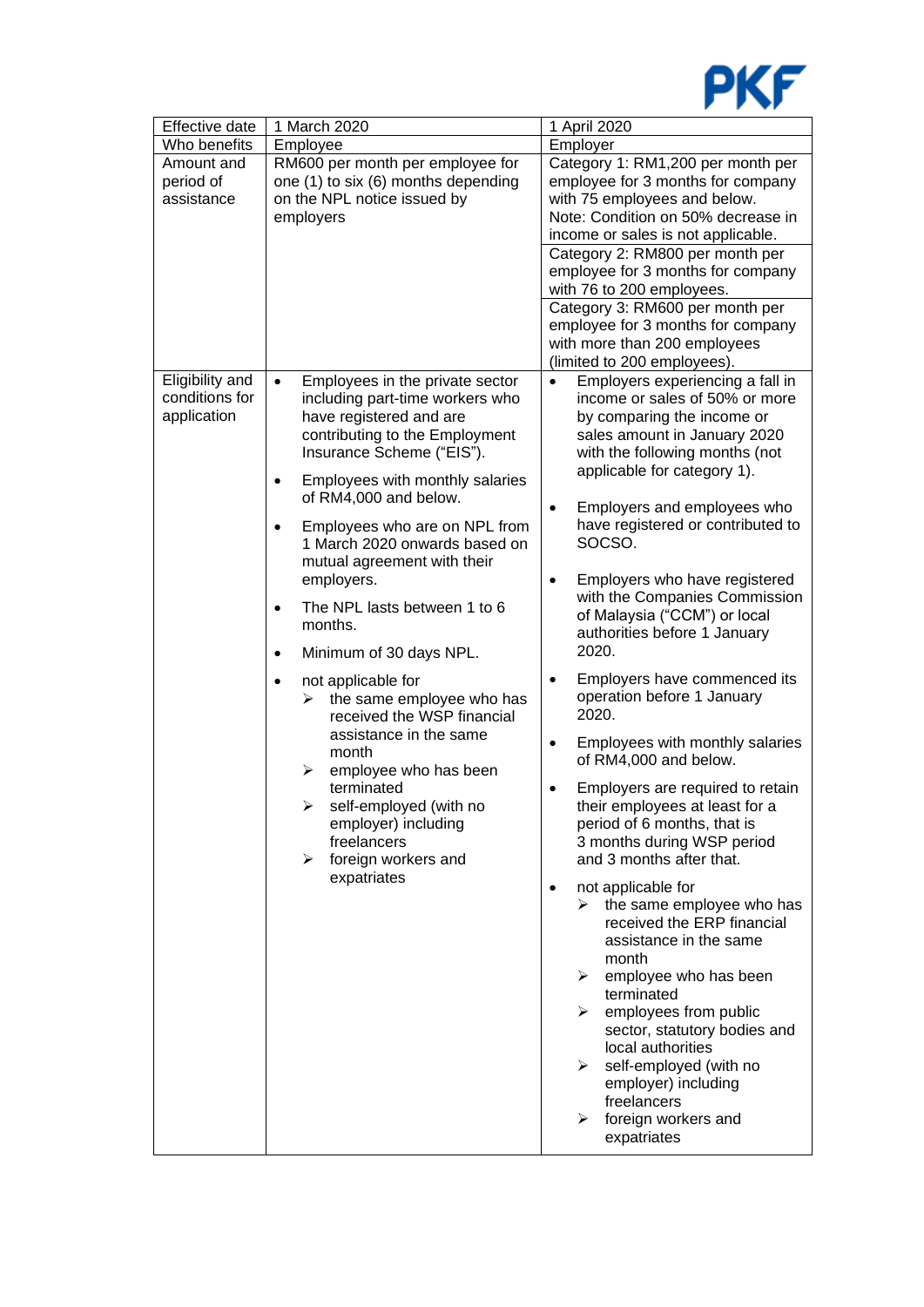

## Editor's Comment

Both the ERP and WSP initiatives by the Government will help to reduce the burden of employers who are affected by the COVID-19 crisis to help them to retain their employees. The affected employers may explore both the above initiatives based on the above comparison made in order to ease their cash flow position during this period. If there is a need for such assistance to apply for the above initiatives, please contact us accordingly.

## **7. Restructuring by the Employees Provident Fund**

The Employees Provident Fund ("EPF") is introducing the Employer Advisory Services ("EAS") beginning on 15 April 2020 to provide customised advisory support for employers, specifically with regards to the employer's portion of EPF contribution during MCO.

The EAS is intended to assist employers to remain solvent amidst the COVID-19 pandemic so that the employers could continue providing and retaining jobs, supporting workers apart from alleviating some of the cash flow challenges faced by employers. More importantly, this program is to help employers fulfil their obligation of paying for their portion of the EPF contributions.

Through the EAS, the EPF will assess the specific conditions of affected companies and offer customised plans on the EPF contribution schedule provided under the EPF Act 1991.

## Editor's Comment

Subject to the provision of Section 52 of EPF Act 1991, every employee and employer of a person is an employee within the meaning of this Act shall be liable to pay monthly contributions on the amount of wages at the rate respectively set out in Third Schedule under Section 43 and 44A of this Act which employer must make a monthly payment on or before  $15<sup>th</sup>$  of the month.

Hopefully EAS measures will include restructuring of contribution schedules and deferment or staggering payment of EPF contribution as many businesses are facing with cash flow problem during MCO.

#### **8. Exemption of Human Resources Development Levy**

Under Human Resources Development ("HRD") levy exemption, Human Resources Development Fund ("HRDF") registered employers from the 63 subsectors are exempted from paying the mandatory HRD levy under the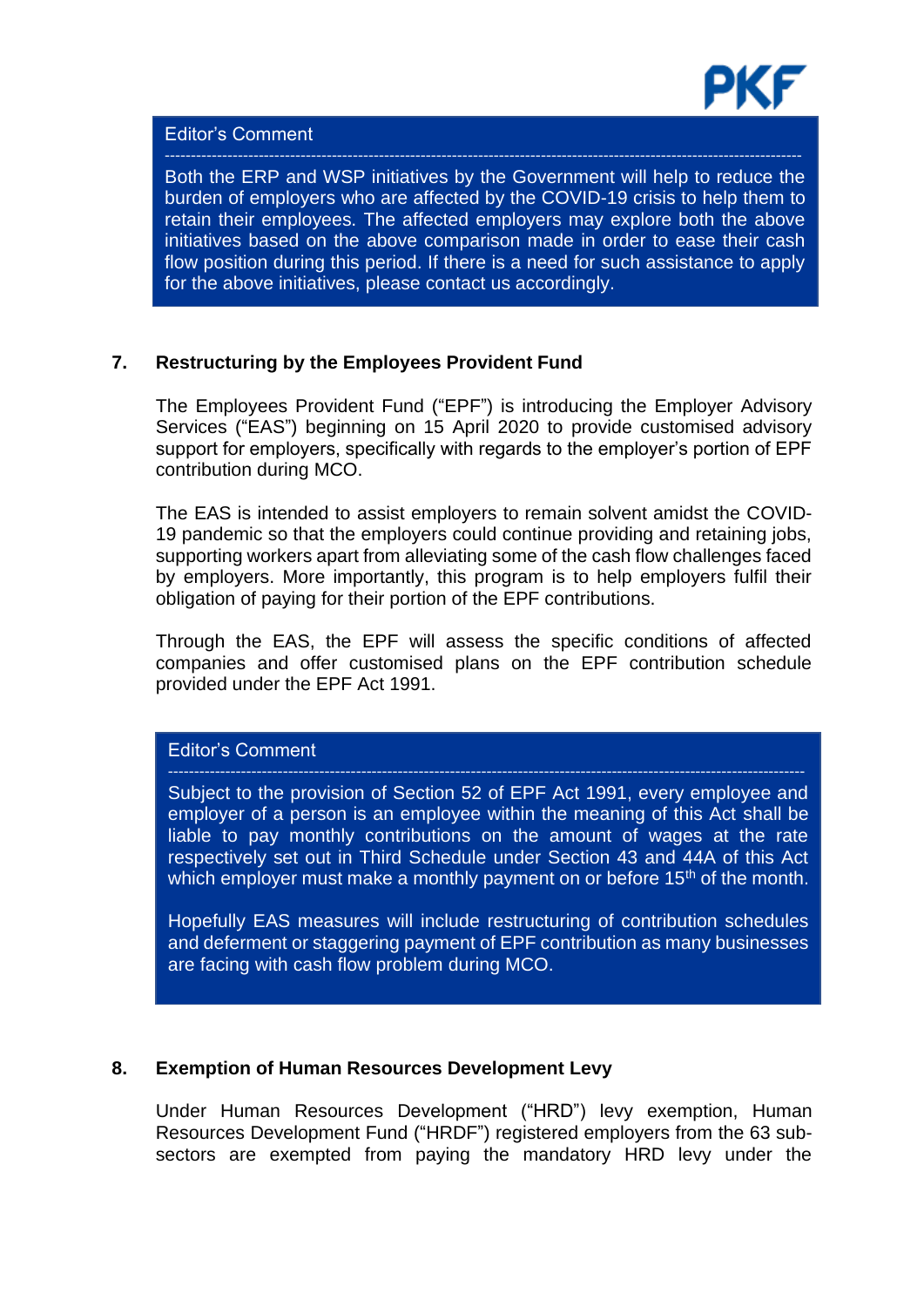

Pembangunan Sumber Manusia Berhad ("PSMB") Act 2001 (Act 612) for six (6) months which will come into effect from 15 April 2020 to 15 September 2020.

The terms and conditions to the levy exemption are summarised below:

- Only employers under the 63 sub-sectors under Manufacturing, Service, Mining and Quarrying Sectors are qualified for this exemption.
- Exemption period from paying levy for is for (6) six months effective from April 2020 to September 2020.
- Employers are required to commence payment of the September 2020 levy contribution on or before 15 October 2020.
- Automatic exemption, no registration required.
- This exemption does not qualify for levy arrears repayment.
- Even though employers are exempted from paying levy for 6 months, employers are encouraged to apply for training grant and continue sending their employees for training and utilizing the available levy in their own account.

#### Editor's Comment

Failure to comply with the HRD levy will be subject to the following penalties:

- Fined not exceeding Ringgit Malaysia Twenty Thousand (RM20,000) or to imprisonment for a term not exceeding two (2) years or both (on conviction)
- Yearly interest of ten percent (10%) in respect of each day of default or delay in payment

With the HRD Levy exemption, it will facilitate the HRDF registered employers from the 63 sub-sectors to ease their cash flow position especially those SMEs.

## **9. Grant and loan provided to Micro SME**

The following special grant and loan have been provided under the additional "Prihatin Rakyat" Economic Stimulus Package for Micro SME:

| Description              | RM     |
|--------------------------|--------|
| Interest free Micro Loan | 10,000 |
| <b>Special Grant</b>     | 3,000  |

The Micro SME is required to be registered with the IRB in order to enjoy the special grant and the Government will obtain the list of qualified Micro SME from the Local Authorities and Companies Commission of Malaysia.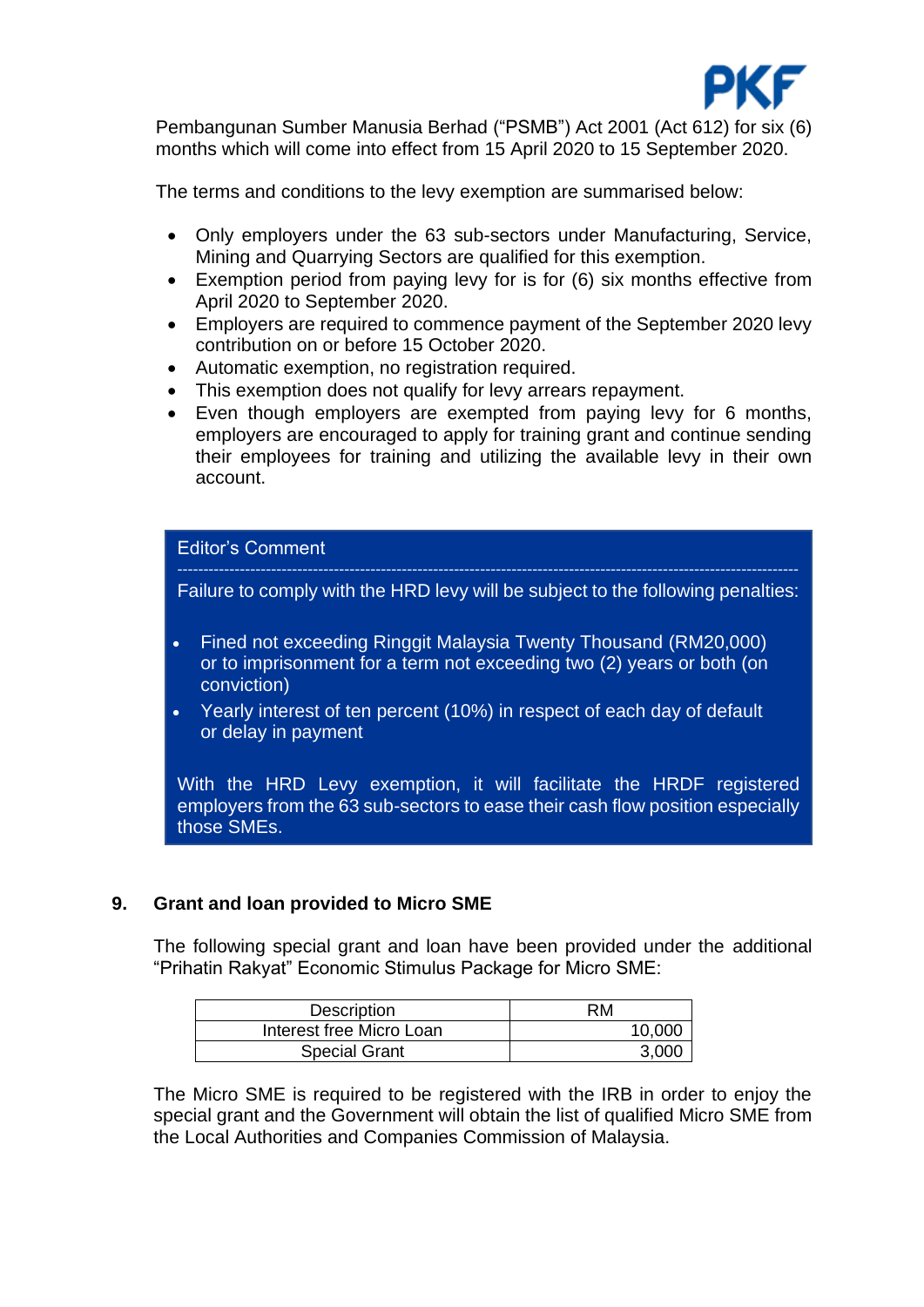

## Editor's Comment

One of the conditions for the special grant for Micro SME is the requirement to register with the IRB. We wish to highlight that the registration with the IRB for the special grant may give rise to the following tax issues to the Micro SME:-

- Once the Micro SME has registered with the IRB, the said entity must continue with the submission of its income tax return to the IRB. The Micro SME must maintain complete and sufficient supporting documentation to ensure an accurate income tax return can be prepared and submitted to the IRB.
- For those Micro SMEs that have not submitted their income tax return to the IRB in the previous years, the registration with the IRB may trigger tax audit of the prior years. Please be informed that the time barred for issuing additional assessment is five (5) years after the expiry of the year of assessment to recover under-declaration of taxes from tax audit. Moreover, there may be possible fine and penalty.

### **10. Other statutory deadlines**

Based on the announcement made by The Royal Malaysian Customs Department and Social Security Organization, certain statutory deadlines have been extended due to the MCO which we summarised below:-

## **a) Extension of time for filing of Sales and Service Tax (SST) return**

| Type of return        | <b>Existing Deadline</b> | <b>New Deadline</b> |
|-----------------------|--------------------------|---------------------|
| SST return filing for |                          |                     |
| January and           | 31 March 2020            | 30 April 2020       |
| February 2020         |                          |                     |
| period                |                          |                     |

## **b) Extension of time for statutory payment**

| Type of payment                                       | <b>Existing Payment Deadline</b> | <b>New Payment Deadline</b> |
|-------------------------------------------------------|----------------------------------|-----------------------------|
| <b>SOCSO for March</b><br>salary                      | 15 April 2020                    | No extension                |
| SOCSO for April<br>salary                             | 15 May 2020                      | 31 May 2020                 |
| <b>EIS for March</b><br>salary                        | 15 April 2020                    | No extension                |
| <b>EPF</b> for March<br>salary                        | 15 April 2020                    | No extension                |
| <b>SST</b> for January<br>and February<br>2020 period | 31 March 2020                    | 30 April 2020               |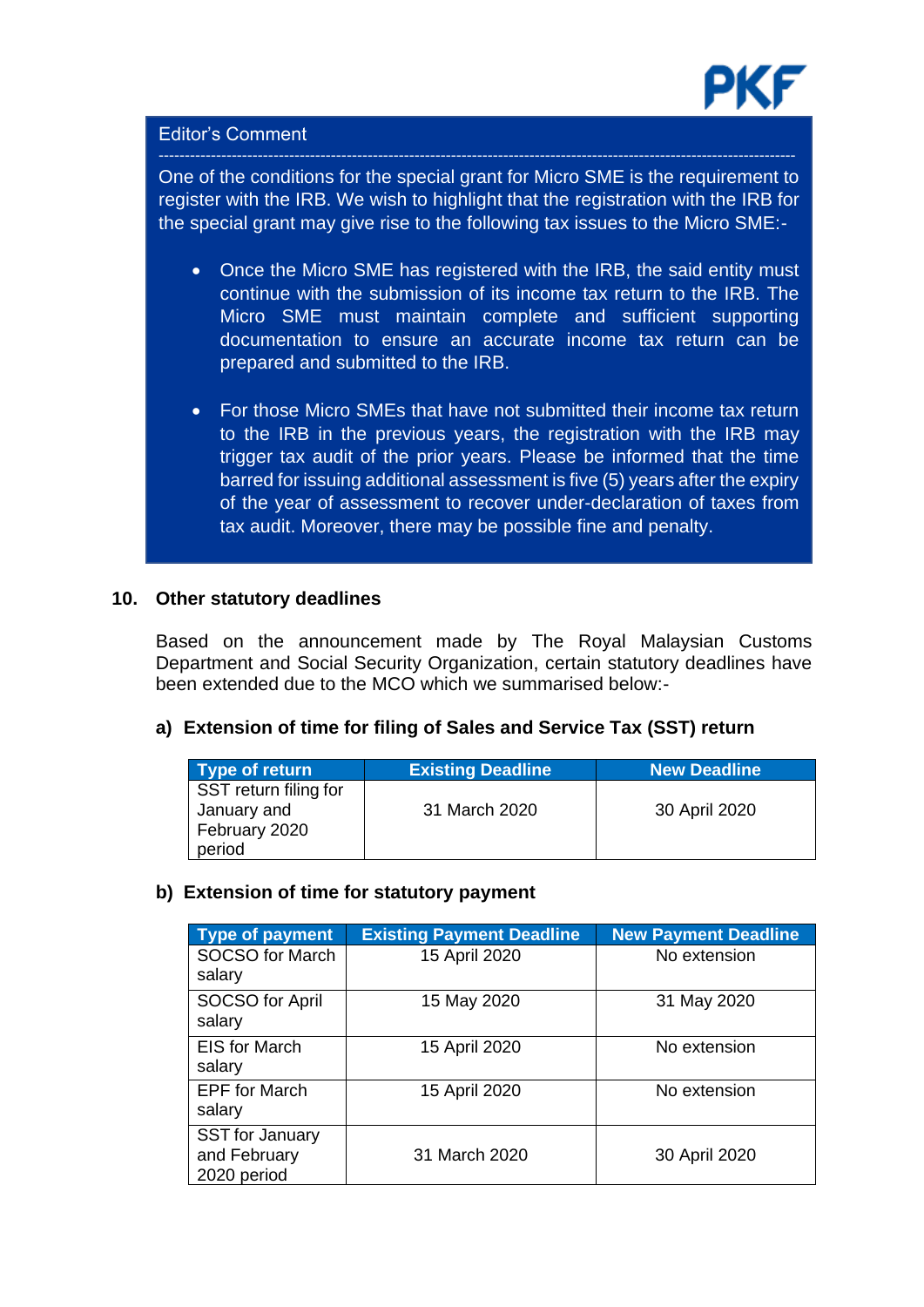

## **How PKF can help you?**

- To compute provisional tax computation in order to assess the estimated tax payable for revision of tax estimate and to avoid potential underestimation penalty.
- Submission of revision of tax estimate to the IRB.
- To assist in the application of ERP or WSP scheme.
- To assist in the appeal for any deferment tax payment or revision of tax estimate not provided under the existing announcement made by the Government.

Contact us:

PKF Tax Services Sdn Bhd PKF Penang Office Level 33, Menara 1MK Lot 416, Kompleks 1 Mont' Kiara **Jalan Dato' Keramat** No.1, Jalan Kiara, Mont' Kiara 10460 Penang 50480 Kuala Lumpur Malaysia Tel : +6 03 6203 1888 Tel : +6 04 218 9653 Fax : +6 03 6143 2213 Fax : +6 04 218 9653 Email : [pkftax@pkfmalaysia.com](mailto:pkftax@pkfmalaysia.com) Email : pkftax@pkfmalaysia.com Website : [www.pkfmalaysia.com](http://www.pkfmalaysia.com/) Website : [www.pkfmalaysia.com](http://www.pkfmalaysia.com/)

| <b>Our services</b>                                          | <b>Name</b>                                                                   | <b>Mobile number</b>                                                         |
|--------------------------------------------------------------|-------------------------------------------------------------------------------|------------------------------------------------------------------------------|
| <b>Corporate Tax Compliance</b>                              | Weddy Kang<br>Catherine Goh<br>Helen Cheong<br>Nurul Ashikin<br>Lee Khim Khim | 012-362 4273<br>017-682 6551<br>018-379 8281<br>013-343 6299<br>012-553 7709 |
| Individual, Expatriate Tax & Work Permit                     | Owen Tan                                                                      | 016-209 1150                                                                 |
| Tax Audit / Investigation & Strategic Tax<br><b>Planning</b> | Lim Ai Chen<br>Amalina Ali                                                    | 016-365 3332<br>013-696 1746                                                 |
| <b>Transfer Pricing &amp; Tax Advisory</b>                   | Owen Tan<br>Phang Siew Ming                                                   | 016-209 1150<br>012-346 1239                                                 |
| <b>GST / SST Compliance &amp; Advisory</b>                   | Fan Kah Seong<br>Lim Ai Chen<br>Pang Kang Hong                                | 012-928 8925<br>016-365 3332<br>016-232 9434                                 |
| <b>Outsourcing &amp; Payroll</b>                             | Lim Ai Chen<br>Lim Chen Chiaw<br>Amalina Ali<br>Azdiana Kadir                 | 016-365 3332<br>012-303 6898<br>013-696 1746<br>012-953 0722                 |

#### © 2020, PKF Tax. All Rights Reserved.

#### **Disclaimer**

This publication is provided gratuitously and without liability. It is intended as a general guide only and the application of its contents to specific situations in the setting of the setting of the setting of the setting encounter, and this tax update should not be relied on as a substitute for this advice. Accordingly, PKF Tax Services Sdn Bhd assumes no responsibility will depend on the particular circumstances involved. Readers should seek appropriate professional advice regarding any particular problems that they for any errors or omissions it may contain, whether caused by negligence or otherwise, or for any losses, however caused, sustained by any person that relies on it. Should further information, clarification or advice be required on any of the contents stated herein, please feel free to contact our tax team.